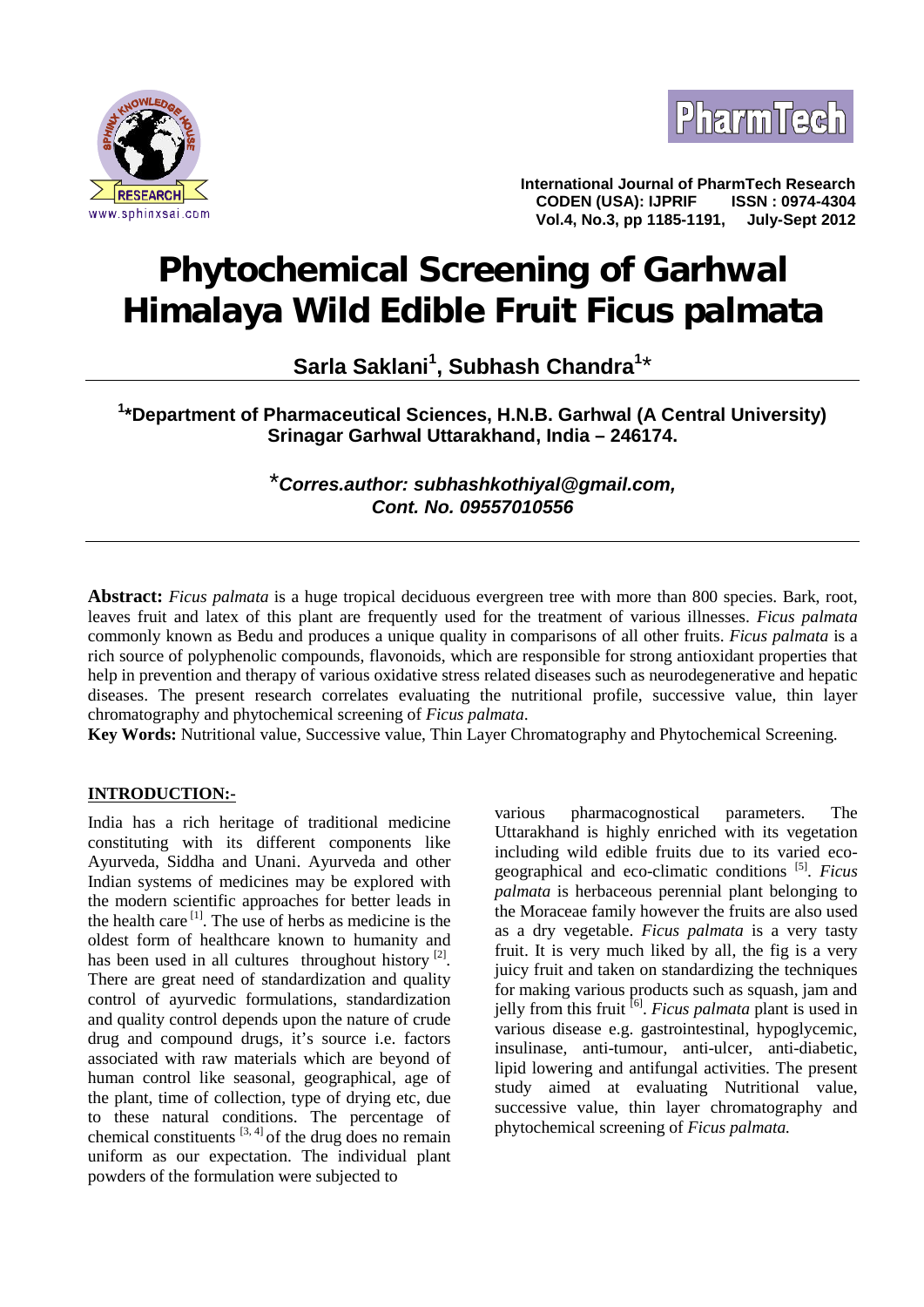## **MATERIALS AND METHODS**:-

#### **PLANT MATERIAL**: -

The fresh parts of fruit, bark and root of *Ficus palmata* was collected from adjoining area of Ghat village Dist- Chamoli, Uttarakhand in the month of September-November 2011. The plant was authenticated by botanist Dr. R. D. Guar, Department of Botany H. N. B. Garhwal (A Central University) Srinagar Garhwal, Uttarakhand India.

**PREPARATION OF PLANT EXTRACT**: - The plant material was separated into its selected parts (fruit, bark and root) air dried ground to moderately fine powder and soxhlet extracted with increasing polarity solvent (Petroleum ether, chloroform, ethyl acetate, acetone, methanolic, ethanolic and water) [7]. Each extract was evaporated to dryness under reduce pressure using rotary evaporator. The coarse powder of fruit, bark and root were subjected to successive hot continuous extraction with various solvent each time before extracting with next solvent the powdered material will be air dried (weight of crude extract 100gm). The various concentrated extracts were stored in air tight container for further studies.

**NUTRITIONAL AND MINERAL ASSAY:** - The edible portion of fruits was analyzed for moisture, ash fat  $[8]$ , fiber as per method reported in AOAC. Total nitrogen was analyzed by microkjeldhal method <sup>[9]</sup>, and for crude protein the value was multiplied by 6.25. Total carbohydrates were obtained by subtracting the value moisture, crude protein, crude fat, crude fiber and ash from 100%  $[10]$ . The total energy value equal to addition of fat, protein and sugars calorie, each gram of fat give 9 kcal, protein and sugar give 4 kcal energy. The minerals analyzed were Potassium using atomic absorption spectrophotometer, calcium and phosphorus by flame photometer. Ascorbic acid in fruits was estimated [11].

#### **SUCCESSIVE VALUE: -**

Accurately weighed 500gm coarse and air dried drug material were subjected to hot successive continuous extraction in soxhlet apparatus with different solvents with increase in polarity petroleum ether,

benzene, chloroform, methanol, ethanol and finally with water. The extracts were filtered in each step concentrated and the solvent was removed by vacuum distillation. The extracts were dried in the vacuum dessicator and the residues were weighed [12]. Which contain maximum chemical compound are these categories as depend upon solvent nature and types.

## **DETECTION OF CHEMICAL COMPOUND THROUGH TLC**:-

 $layer$  chromatography  $(TLC)$  is chromatography technique used to separate mixtures. Thin layer chromatography is performed on a sheet of glass, plastic, or aluminum foil, which is coated with a thin layer of adsorbent material usually silica gel, aluminium oxide, or cellulose. This layer of adsorbent is known as the stationary phase. After the sample has been applied on the plate, a solvent or solvent mixture (known as the mobile phase) is drawn up the plate via capillary action. Thin Layer Chromatographic plates are prepared by spreading silica gel G on glass plate using distill water as solvent these plates are activated in oven at  $110^{\circ}$ C for half hour. All six extracts are applied separately and run in different solvent system of varying polarity. These plates are developed in Iodine chamber, UV chamber and spraying reagent for different spot of constituent chemical<sup>[13]</sup>.

## **PHYTOCHEMICAL ANALYSIS**:-

Preliminary phytochemical analysis extract was prepared by weighing and the dried powdered fruit, bark and root were subjected to hot successive continuous extraction with different solvents as per the polarity petroleum ether, benzene, chloroform, methanol, ethanol and finally with water. The extracts were filtered in each step concentrated and the solvent was removed by vacuum distillation. The extracts were dried over desiccators and the residues were weighed. The presence or absences of the primary and secondary phytoconstituents were detected by using standards methods <sup>[14]</sup>.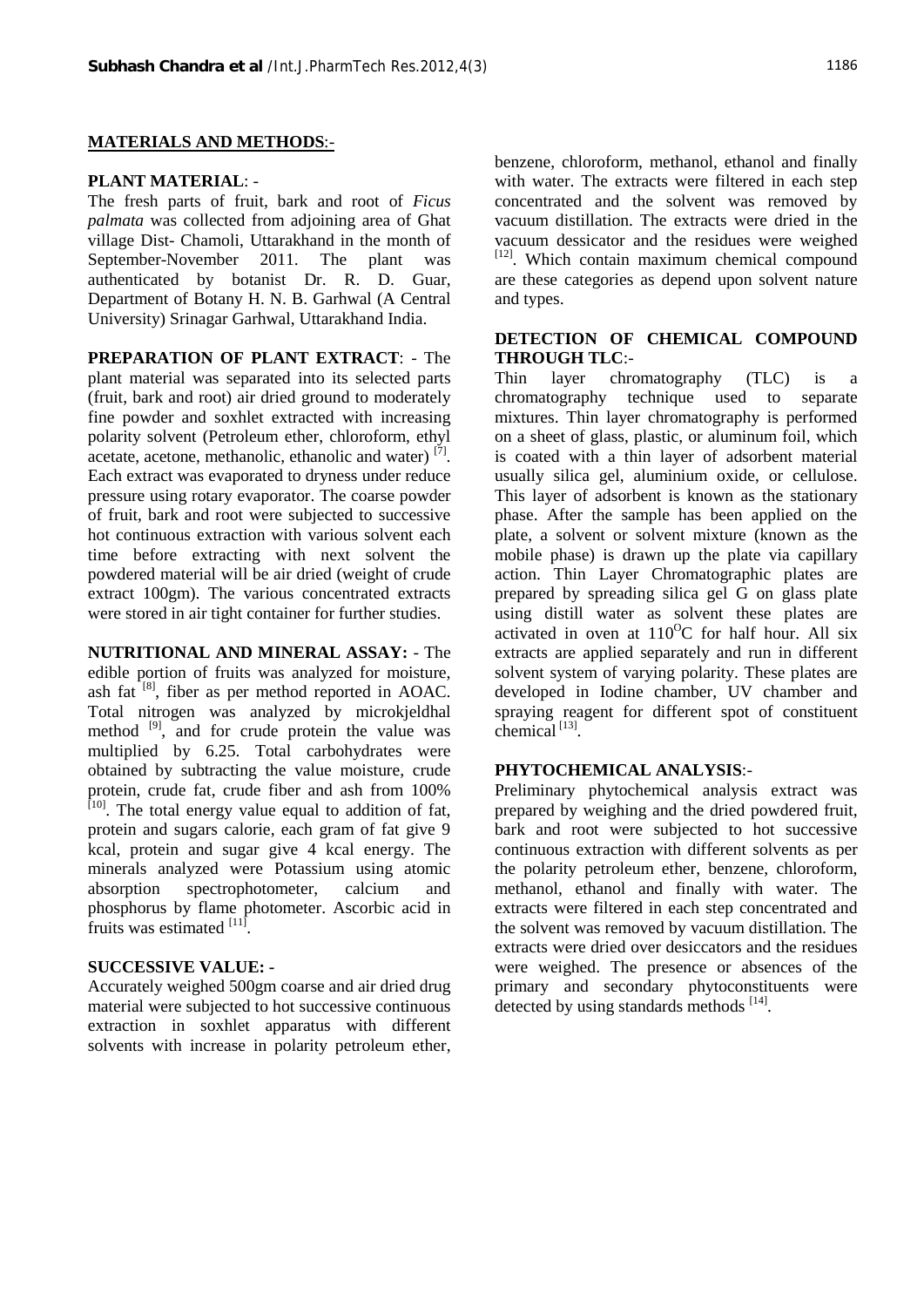| <b>Nutrients</b>     | <b>Value</b>     | <b>Nutrients</b>     | <b>Value</b>     |
|----------------------|------------------|----------------------|------------------|
| Moisture $(\%)$      | $48.20 \pm 0.10$ | Insoluble ash $(\%)$ | $9.46 \pm 0.10$  |
| Ash $(\%)$           | $4.06 \pm 0.15$  | Soluble ash $(\%)$   | $7.54 \pm 0.10$  |
| Crude fat $(\% )$    | $4.71 \pm 0.20$  | Na $(mg/100gm)$      | $0.75 \pm 0.12$  |
| Crude fibre $(\% )$  | $17.65 \pm 0.14$ | $Ca$ (mg/100gm)      | $1.54 \pm 0.13$  |
| Total nitrogen (%)   | $0.73 \pm 0.05$  | $Mg$ (mg/100gm)      | $0.92 \pm 0.15$  |
| Total protein $(\%)$ | $4.06 \pm 0.08$  | $K$ (mg/100gm)       | $1.58 \pm 0.20$  |
| Carbohydrate (%)     | $20.78 \pm 0.10$ | $P$ (mg/100gm)       | $1.88 \pm 0.02$  |
| Organic matter (%)   | $95.90 \pm 0.15$ | Fe $(mg/100gm)$      | $0.018 \pm 0.02$ |

**Table** 1 **Nutritional value of** *Ficus palmata* **plant fruit.**

| Table 2 Observations of thin layer chromatographic (TLC) studies of bark of <i>Ficus palmata</i> , |  |
|----------------------------------------------------------------------------------------------------|--|
| W:C:M (Water: Chloroform: Methanol, 10:64:28-36).                                                  |  |

| <b>Extract</b> | <b>Mobile phase</b> | No. of spot    | Rf. value              | hRf. value       |
|----------------|---------------------|----------------|------------------------|------------------|
| Pet. Ether     | (C:M:W)             |                |                        |                  |
| Extract        | 64:30:10            | 1              | (0.53)                 | (53)             |
| Benzene        | (C:M:W)             |                |                        |                  |
| Extract        | 64:30:10            | 1              | (0.42)                 | (42)             |
| Chloroform     | (C:M:W)             |                |                        |                  |
| Extract        | 64:30:10            | 1              | (0.44)                 | (44)             |
| Methanolic     | (C:M:W)             | 6              | (0.28, 0.35, 0.43,     | (28, 35, 43,     |
| Extract        | 64:28:10            |                | 0.52, 0.71, 0.80       | 52,71,80)        |
|                |                     |                |                        |                  |
|                | (C:M:W)             | 7              | (0.28, 0.35, 0.43,     | (28, 35, 43,     |
|                | 64:30:10            |                | 0.52, 0.64, 0.71, 0.80 | 52,64,71,80)     |
| Ethanolic      | (C:M:W)             | 6              | (0.28, 0.35, 0.43,     | (28, 35, 43,     |
| Extract        | 64:28:10            |                | 0.52, 0.71, 0.80       | 52,71,80)        |
|                |                     |                |                        |                  |
|                | (C:M:W)             |                | (0.28, 0.35, 0.43,     | (28, 35, 43, 52, |
|                | 64:30:10            | 7              | 0.52, 0.64, 0.71, 0.80 | 64,71,80)        |
| Water          | (C:M:W)             |                |                        |                  |
| Extract        | 64:30:10            | $\overline{c}$ | (0.55, 0.68)           | (55,68)          |

# **Table 3 Extractive values of** *Ficus palmata* **plant bark.**

| <b>Method of extraction</b> | Values of three replicates $(\%w/w)$ | Mean $(\% w/w) \pm SEM$ |
|-----------------------------|--------------------------------------|-------------------------|
| Cold maceration:            |                                      |                         |
| Water soluble               | $(20.05, 19.35 \& 19.80)$            | $19.73 \pm 0.10$        |
| Alcohol soluble<br>2)       | $(53.85, 53.63 \& 52.86)$            | $53.45 \pm 0.25$        |
| Hot Extraction:             |                                      |                         |
| Pet. Ether soluble          | $(0.80, 1.47 \& 1.02)$               | $1.09 \pm 0.05$         |
| Benzene soluble<br>2)       | $(3.40, 2.96 \& 3.10)$               | $3.15 \pm 0.20$         |
| Chloroform soluble<br>3)    | $(4.90, 5.25 \& 5.06)$               | $5.07 \pm 0.34$         |
| Methanol soluble<br>4)      | $(53.40, 52.86 \& 53.13)$            | $53.13 \pm 0.50$        |
| Ethanol soluble<br>5)       | $(65.92, 66.57 \& 67.13)$            | $66.54 \pm 0.85$        |
| Water soluble<br>6)         | $(25.95, 26.29 \& 26.54)$            | $26.26 \pm 0.92$        |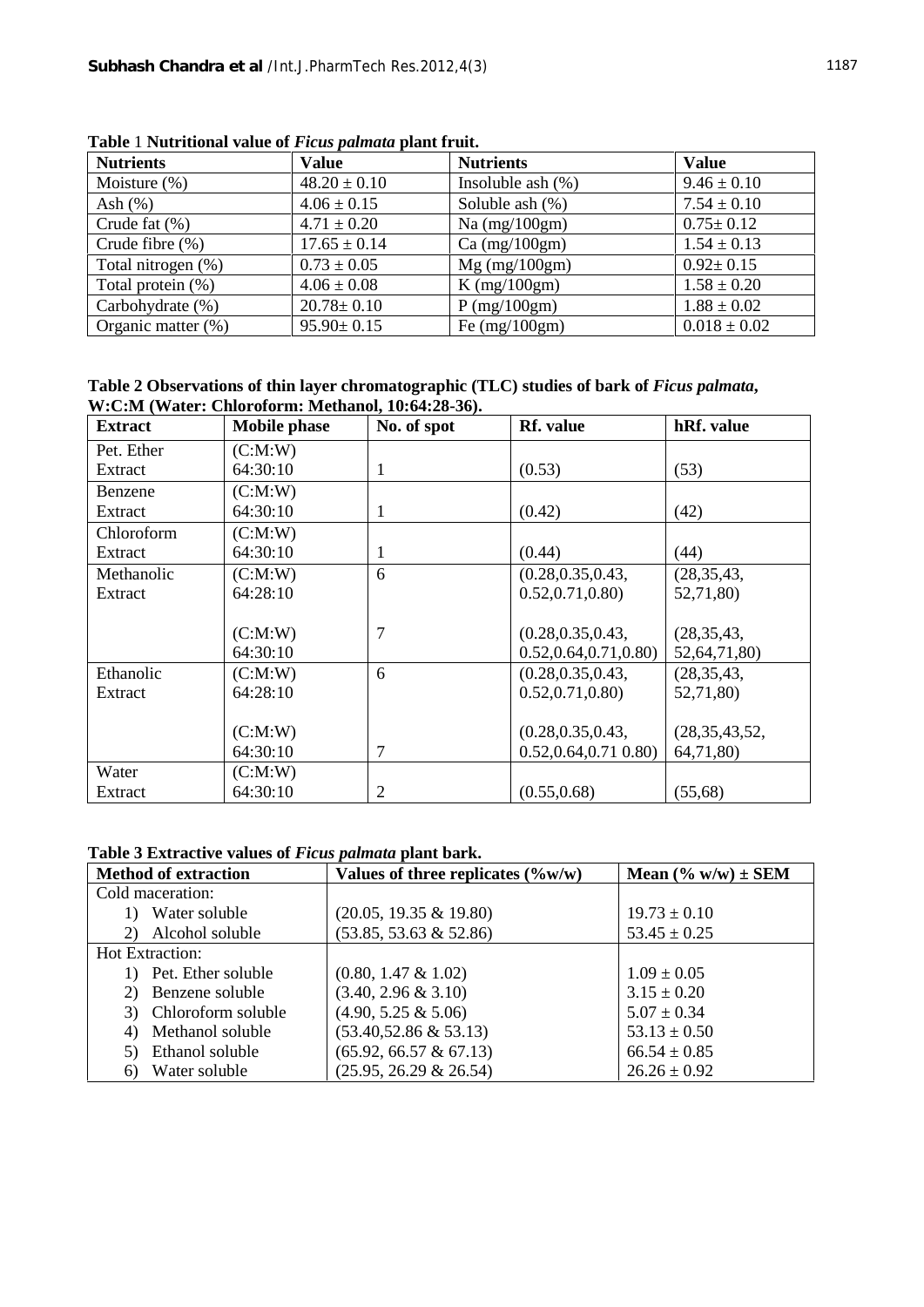| <b>Test</b>            | Pt. ether         | <b>Benzene</b>    | <b>Chloroform</b> | <b>Methanolic</b> | <b>Ethanolic</b>  | Water             |
|------------------------|-------------------|-------------------|-------------------|-------------------|-------------------|-------------------|
|                        | <b>Extract</b>    | <b>Extract</b>    | <b>Extract</b>    | <b>Extract</b>    | <b>Extract</b>    | <b>Extract</b>    |
| Carbohydrates/         |                   |                   |                   |                   |                   |                   |
| glycosides             |                   |                   |                   |                   |                   |                   |
| (1) Molish test        | $\left( -\right)$ | $\left( -\right)$ | $\left( -\right)$ | $\left( -\right)$ | $\left( -\right)$ | $\left( -\right)$ |
| (2) Fehling test       | $\left( -\right)$ | $\left( -\right)$ | $\left( -\right)$ | $\left( -\right)$ | $\left( -\right)$ | $\left( -\right)$ |
| (3) Benedict test      | $\left( -\right)$ | $\left( -\right)$ | $\left( -\right)$ | $\left( -\right)$ | $\left( -\right)$ | $\left( -\right)$ |
| Alkaloid               |                   |                   |                   |                   |                   |                   |
| (1) Mayer's test       | $\left( -\right)$ | $\left( -\right)$ | $(+)$             | $(+)$             | $(+)$             | $(+)$             |
| (2) Dragondroff test   | $\left( -\right)$ | $\left( -\right)$ | $\left( -\right)$ | $(+)$             | $(+)$             | $\left( -\right)$ |
| Flavonoids             |                   |                   |                   |                   |                   |                   |
| (1) Shinoda/pew        | $\left( -\right)$ | $\left( -\right)$ | $\left( -\right)$ | $(+)$             | $(+)$             | $(+)$             |
| (2) Ammonia            | $\left( -\right)$ | $\left( -\right)$ | $(-)$             | $(+)$             | $(+)$             | $(+)$             |
|                        |                   |                   |                   |                   |                   |                   |
| Saponins               | $\left( -\right)$ | $\left( -\right)$ | $\left( -\right)$ | $(+)$             | $(+)$             | $(+)$             |
|                        |                   |                   |                   |                   |                   |                   |
| Tannins                |                   |                   |                   |                   |                   |                   |
| $(1)$ Pyrogoll<br>$\&$ |                   |                   |                   |                   |                   |                   |
| catechol               | $\left( -\right)$ | $\left( -\right)$ | $\left( -\right)$ | $(+)$             | $(+)$             | $\left( -\right)$ |
| (2) Gallic acid        | $\left( -\right)$ | $(-)$             | $(-)$             | $(-)$             | $(-)$             | $\left( -\right)$ |
| Unsaturated            |                   |                   |                   |                   |                   |                   |
| sterol/triterpenes     |                   |                   |                   |                   |                   |                   |
| (1) Liebermann         | $(+)$             | $(+)$             | $(+)$             | $(+)$             | $(+)$             | $\left( -\right)$ |
| <b>Burchard</b> test   |                   |                   |                   |                   |                   |                   |
| (2) Salkowiskis test   | $(+)$             | $(+)$             | $(+)$             | $(+)$             | $(+)$             | $\left( -\right)$ |
|                        |                   |                   |                   |                   |                   |                   |
| Resin                  | $\left( -\right)$ | $\left( -\right)$ | $\left( -\right)$ | $(+)$             | $(+)$             | $\left( -\right)$ |
| Phenolics compound     |                   |                   |                   |                   |                   |                   |
| (1) Ferric chloride    | $\left( -\right)$ | $\left( -\right)$ | $\left( -\right)$ | $(+)$             | $(+)$             | $\left( -\right)$ |
| Protein and amino acid |                   |                   |                   |                   |                   |                   |
| (1) Xanthoprotien      | $\left( -\right)$ | $\left( -\right)$ | $\left( -\right)$ | $\left( -\right)$ | $\left( -\right)$ | $\left( -\right)$ |

**Table 4 Phytochemical screening of** *Ficus palmata* **plant bark, (+) – Present, (-) – Absent.**

**Figure 1.1 Comparison of per day intake of nutrients by adults with the nutrients present in the fruit of** *Ficus palmata***.**

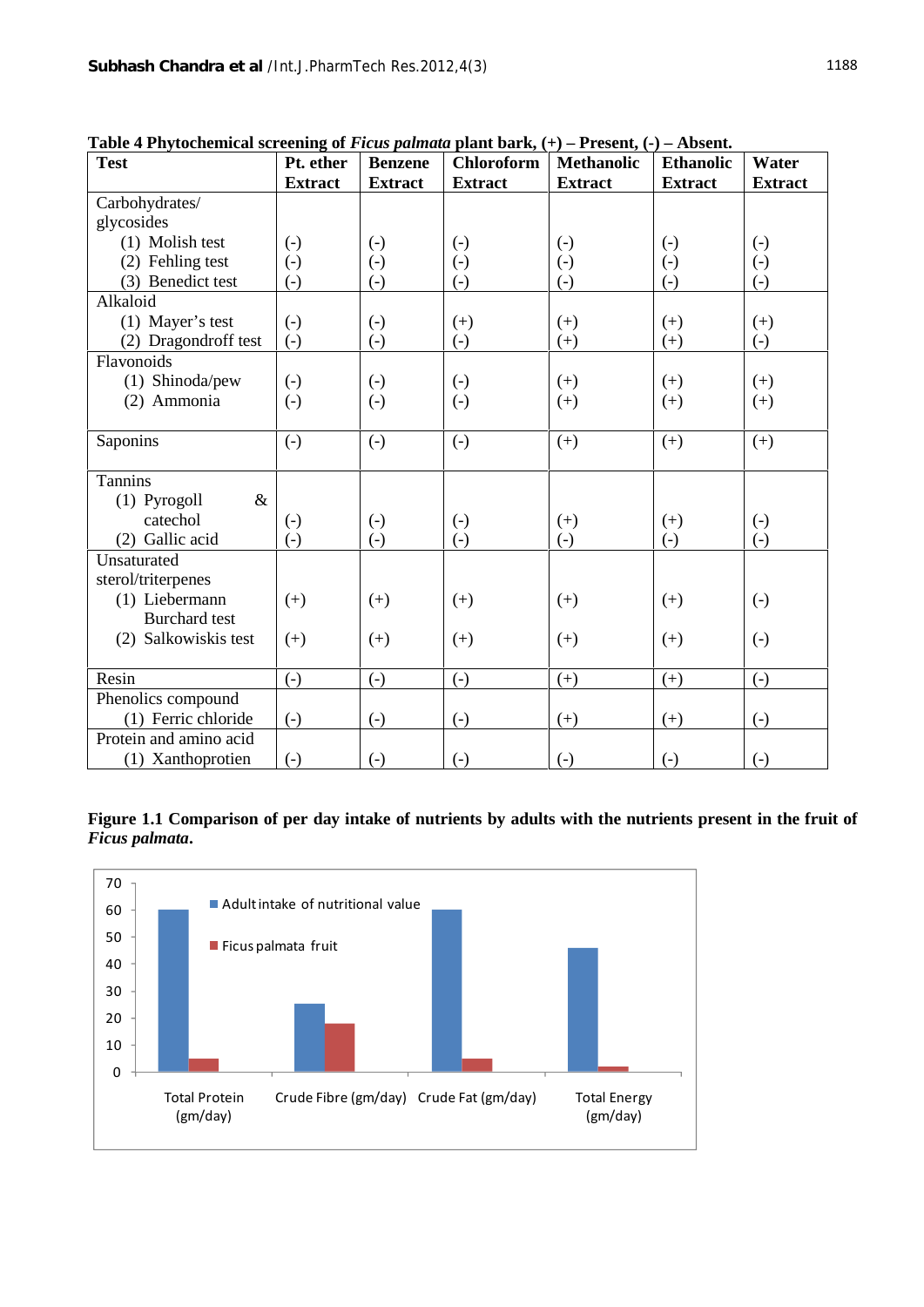| Amino acid test           | Ficus palmata fruit          |
|---------------------------|------------------------------|
| L-Hydroxy proline         | $\left( \frac{1}{2} \right)$ |
| DL Serine                 | $(+)$                        |
| DL Iso-leucine            | $^{(+)}$                     |
| DL Valine                 | $(+)$                        |
| DL-2-Aminobutyric acid    | $(+)$                        |
| L-Ornithin                | $\left( -\right)$            |
| L-Cystein hydroxyl        | $^{(+)}$                     |
| DL-Nor-leucine            | $(+)$                        |
| DL-Tryptopham             | $\left( -\right)$            |
| DL-Alanine                | $(+)$                        |
| L-Glutamic acid           | $(+)$                        |
| Glycine                   | $\left( -\right)$            |
| L-Proline                 | $\left( -\right)$            |
| L- Arginine               | $(+)$                        |
| DL - Aspartic acid        | $(+)$                        |
| L-Cystein hydroxychloride | $(+)$                        |
| L-Histidine               | $\left( -\right)$            |
| $L$ – Leucine             | $(+)$                        |
| L-Lysine monochloride     | $(+)$                        |
| DL - Methionine           | $^{(+)}$                     |
| $DL -$ -Phenyl alanine    | $(\text{-})$                 |
| $DL$ – Threonine          | $(+)$                        |
| $L - Tyrosine$            | $(+)$                        |
| 3-C-3-4Dihydroxy phenyl   | $(\text{-})$                 |

**Table 5 Qualitative estimation of** *Ficus palmata* **fruit amino acid screening.**

**Figure 1.2 Comparison of per day intake of minerals by adults with the mineral present in the fruit of** *Ficus palmata***.**

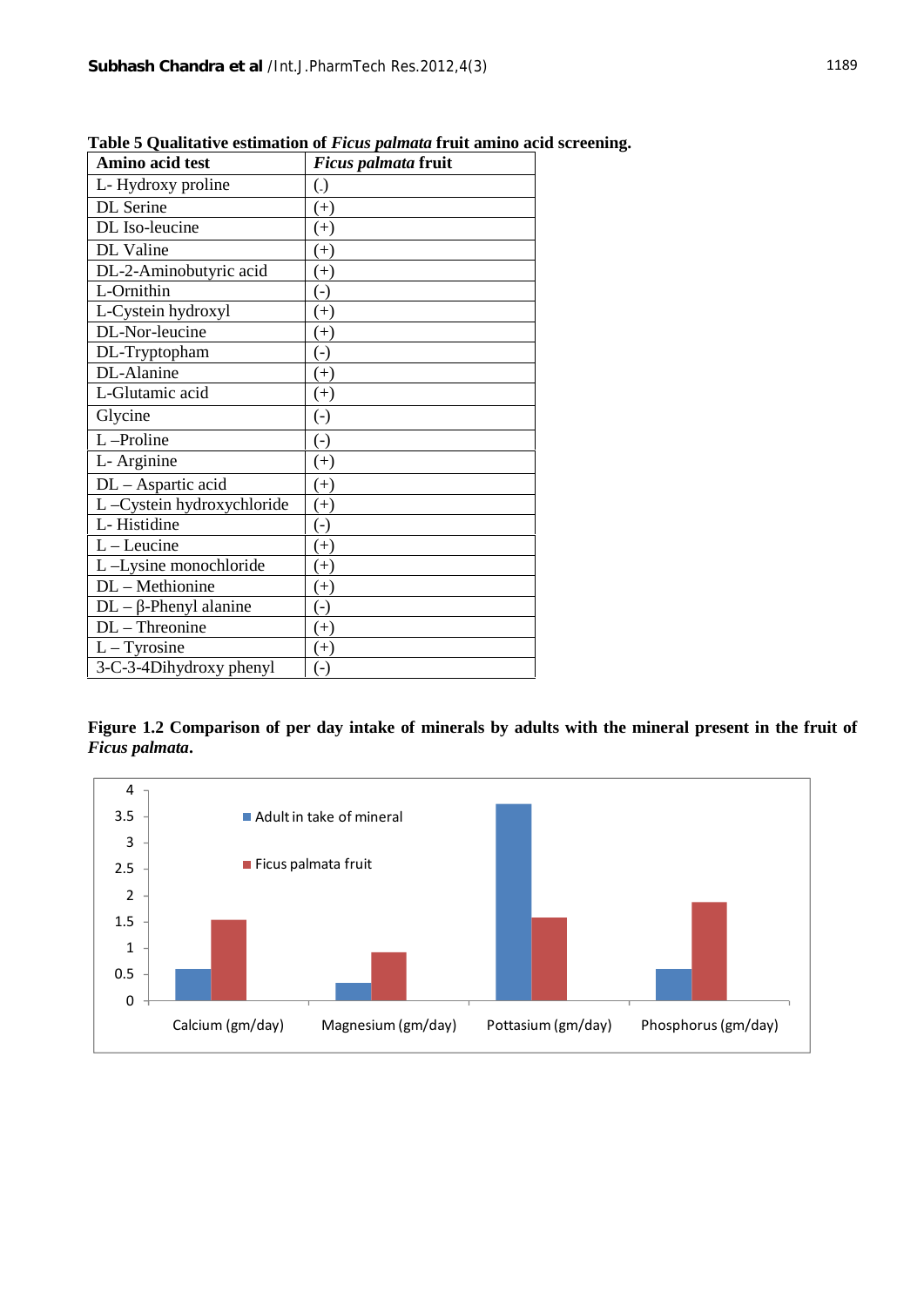**Figure 2.1 Thin layer chromatography qualitative analyses of six fractions against** *Ficus palmata* **plant bark extract.**



## **RESULTS AND DISCUSSION**:-

Plants are important source of potentially bioactive constituents for the development of new chemotherapeutic agents. The first step towards this goal is the nutritional profile, TLC analysis, successive extraction and phytochemical screening. The results of nutritional profile, TLC analysis, successive extraction and phytochemical screening as table 1, 2, 3 and 4, 5.

## **NUTRITIONAL VALUE: -**

The level of nutrients such as crude protein, carbohydrates, crude fiber, and ash content (4.06%, 20.78%, 17.65% and 4.06%) and also minerals as calcium, magnesium, potassium and phosphorus (1.54, 0.92, 1.58 and 1.88 mg/gm) respectively.